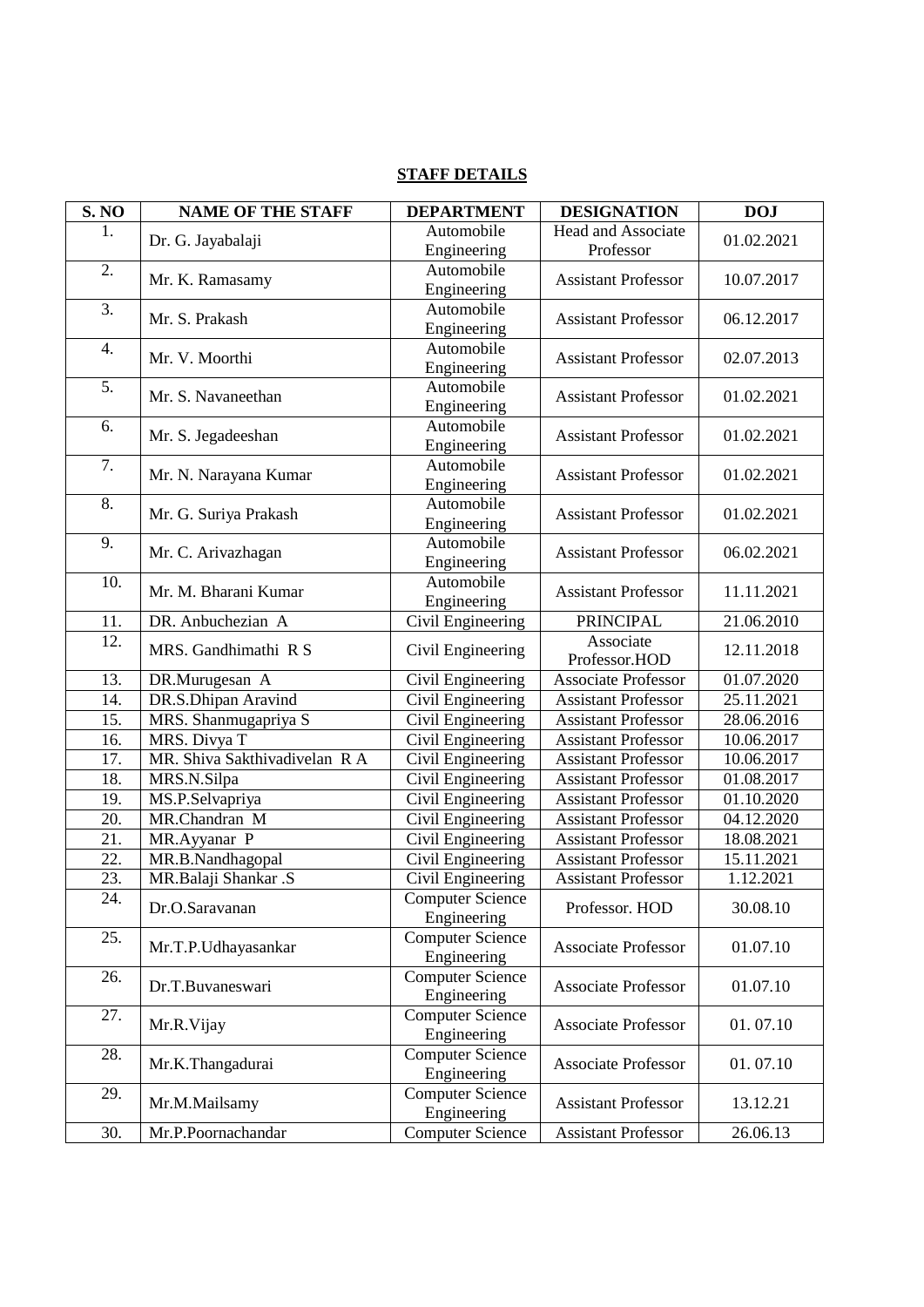|     |                      | Engineering             |                            |            |
|-----|----------------------|-------------------------|----------------------------|------------|
| 31. | Mrs.R.Uma Mageswari  | <b>Computer Science</b> | <b>Assistant Professor</b> | 20.06.19   |
|     |                      | Engineering             |                            |            |
| 32. |                      | <b>Computer Science</b> | <b>Assistant Professor</b> |            |
|     | Mr.A.Rameshkumar     | Engineering             |                            | 06.01.16   |
| 33. |                      | <b>Computer Science</b> |                            |            |
|     | Mr.K.Venkatesh       | Engineering             | <b>Assistant Professor</b> | 02.01.17   |
| 34. |                      | <b>Computer Science</b> |                            |            |
|     | Mr.N.Venkateswaran   | Engineering             | <b>Assistant Professor</b> | 02.03r.17  |
| 35. |                      | <b>Computer Science</b> |                            |            |
|     | Mrs.G.Sarathadevi    | Engineering             | <b>Assistant Professor</b> | 28.11.19   |
|     |                      |                         |                            |            |
| 36. | Ms.G.Suganya         | <b>Computer Science</b> | <b>Assistant Professor</b> | 13.12.21   |
|     |                      | Engineering             |                            |            |
| 37. | Mr.S.Jayaprakash     | <b>Computer Science</b> | <b>Assistant Professor</b> | 17.02.20   |
|     |                      | Engineering             |                            |            |
| 38. | Mr.S.Siva            | <b>Computer Science</b> | <b>Assistant Professor</b> | 27.02.20   |
|     |                      | Engineering             |                            |            |
| 39. |                      | <b>Computer Science</b> |                            |            |
|     | Mr.V.Murugan         | Engineering             | <b>Assistant Professor</b> | 01.10.21   |
| 40. |                      | Electronics             |                            |            |
|     | Dr.R.Vinothkanna     | Communication           | Professor                  | 28.05.2021 |
|     |                      | Engineering             |                            |            |
| 41. |                      | Electronics             |                            |            |
|     | Mr.B.Ramesh          | Communication           | <b>Associate Professor</b> | 07.05.2012 |
|     |                      |                         |                            |            |
|     |                      | Engineering             |                            |            |
| 42. | Mrs.J.Jothilakshmi   | Electronics             | <b>Associate Professor</b> | 02.01.2013 |
|     |                      | Communication           |                            |            |
|     |                      | Engineering             |                            |            |
| 43. |                      | Electronics             |                            |            |
|     | Mrs.J.Sasikala       | Communication           | <b>Assistant Professor</b> | 24.08.2011 |
|     |                      | Engineering             |                            |            |
| 44. |                      | Electronics             |                            |            |
|     | Mr.S.Karthick        | Communication           | <b>Assistant Professor</b> | 02.07.2012 |
|     |                      | Engineering             |                            |            |
| 45. |                      | Electronics             |                            |            |
|     | Mr. M. Jestin Joseph | Communication           | Assistant Professor        | 14.10.2020 |
|     |                      | Engineering             |                            |            |
| 46. |                      | Electronics             |                            |            |
|     |                      |                         |                            |            |
|     | Mr.R.Arul Arumugam   | Communication           | <b>Assistant Professor</b> | 29.06.2018 |
|     |                      | Engineering             |                            |            |
| 47. |                      | Electronics             |                            |            |
|     | Mrs.M.Abinaya        | Communication           | <b>Assistant Professor</b> | 08.07.2019 |
|     |                      | Engineering             |                            |            |
| 48. |                      | Electronics             |                            |            |
|     | Mrs.E.Sharmila       | Communication           | <b>Assistant Professor</b> | 03.09.2020 |
|     |                      | Engineering             |                            |            |
| 49. |                      | Electronics             |                            |            |
|     | Mrs.S.Devipriya      | Communication           | <b>Assistant Professor</b> | 01.10.2020 |
|     |                      | Engineering             |                            |            |
| 50. | Dr.R.Venkatesh       | Electrical and          | Professor & HOD            | 02.01.2013 |
|     |                      |                         |                            |            |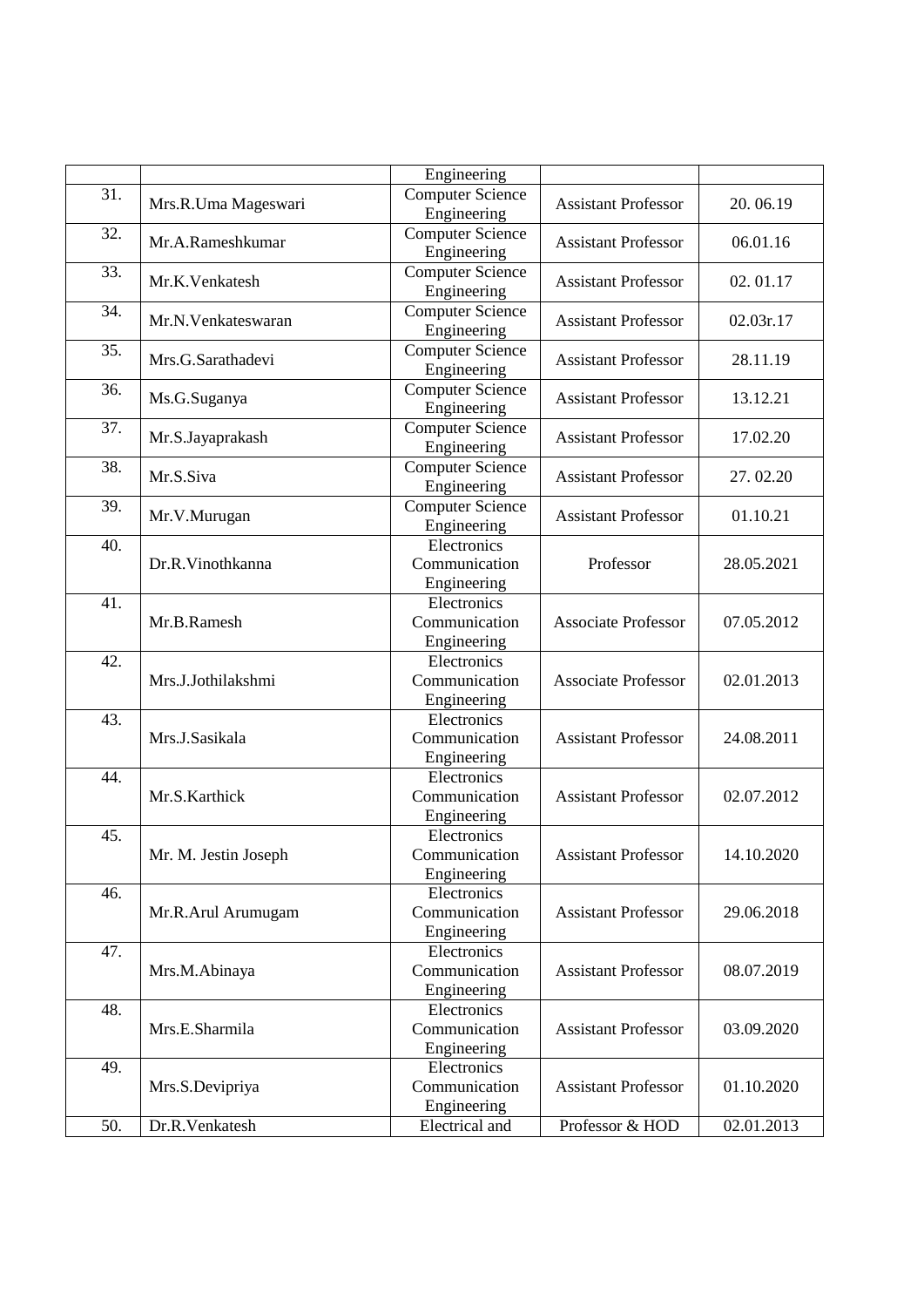|     |                     | Electronics    |                            |            |
|-----|---------------------|----------------|----------------------------|------------|
|     |                     | Engineering    |                            |            |
| 51. |                     | Electrical and |                            |            |
|     | Mr.S.Senthilkumar   | Electronics    | <b>Assistant Professor</b> | 14.12.2011 |
|     |                     | Engineering    |                            |            |
| 52. |                     | Electrical and |                            |            |
|     | Mr.L.Gnanaprakash   | Electronics    | <b>Assistant Professor</b> | 26.06.2013 |
|     |                     | Engineering    |                            |            |
| 53. |                     | Electrical and |                            |            |
|     | Mr.G.Vinothbabu     | Electronics    | <b>Assistant Professor</b> | 10.02.2021 |
|     |                     | Engineering    |                            |            |
| 54. |                     | Electrical and |                            |            |
|     | Mrs.M.Saranya       | Electronics    | <b>Assistant Professor</b> | 10.06.2015 |
|     |                     | Engineering    |                            |            |
| 55. |                     | Electrical and |                            |            |
|     | Mr.N.Navinkumar     | Electronics    | <b>Assistant Professor</b> | 12.12.2014 |
|     |                     | Engineering    |                            |            |
| 56. |                     | Electrical and |                            |            |
|     | MS.M.Sujitha        | Electronics    | <b>Assistant Professor</b> | 01.03.2019 |
|     |                     | Engineering    |                            |            |
| 57. |                     | Electrical and |                            |            |
|     | MRS.M.Elamathi      | Electronics    | <b>Assistant Professor</b> | 11.12.2019 |
|     |                     | Engineering    |                            |            |
| 58. |                     | Electrical and |                            |            |
|     | MR.S.Gobalakrishnan | Electronics    | <b>Assistant Professor</b> | 11.12.2019 |
|     |                     | Engineering    |                            |            |
| 59. |                     | Electrical and |                            |            |
|     | Dr.I.Alagarasan     | Electronics    | Professor                  | 05.02.2021 |
|     |                     | Engineering    |                            |            |
| 60. |                     | Electrical and | <b>Assistant Professor</b> | 26.06.2013 |
|     | Mrs.T.Muthamil      | Electronics    |                            |            |
|     |                     | Engineering    |                            |            |
| 61. |                     | Electrical and |                            | 26.06.2013 |
|     | Mrs.M.Prabha        | Electronics    | <b>Assistant Professor</b> |            |
|     |                     | Engineering    |                            |            |
|     |                     | Electrical and |                            |            |
| 62. | Mrs.P.Ganga         | Electronics    | <b>Assistant Professor</b> | 12.12.2014 |
|     |                     | Engineering    |                            |            |
| 63. |                     | Mechanical     |                            |            |
|     | Dr.S.Senthilkumar   | Engineering    | Professor                  | 09.07.2020 |
| 64. |                     | Mechanical     |                            |            |
|     | Dr.J.Sivakumar      | Engineering    | <b>Associate Professor</b> | 15.12.2021 |
| 65. |                     | Mechanical     |                            |            |
|     |                     |                | <b>Associate Professor</b> |            |
|     | Mr. M.P.Mohanraj    | Engineering    |                            | 06.06.2018 |
| 66. |                     | Mechanical     | Assistant Professor        |            |
|     | Mr.M.Ranjithkumar   | Engineering    |                            | 19.02.2015 |
| 67. |                     | Mechanical     | Assistant Professor        |            |
|     | Mr.P.Sakthivel      | Engineering    |                            | 23.06.2016 |
| 68. |                     | Mechanical     | Assistant Professor        |            |
|     | Mr.M.Vairavel       | Engineering    |                            | 01.03.2018 |